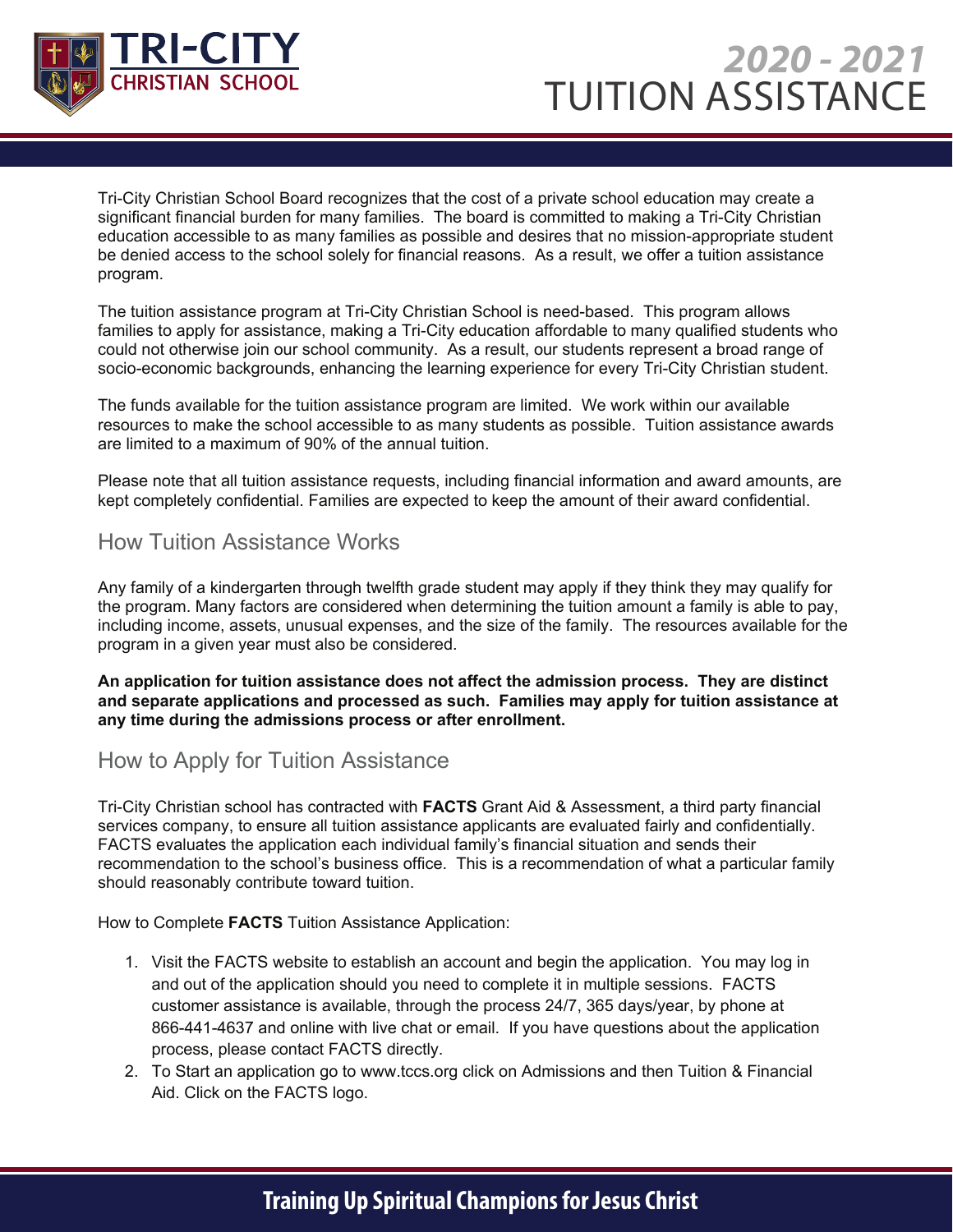

- 3. Once all requested documents are submitted to FACTS, their \$43 application fee is paid and the application is complete, FACTS will review the application and report back to the school business office within 2-3 business days.
- 4. All final decisions regarding tuition assistance are made by Tri-City Christian School.

# **Timeline**

Tuition assistance requests are evaluated beginning in January and continue until the funds are depleted.

- Tuition assistance awards are made based upon demonstrated need and a first come first serve basis with total funds being allocated up to the amount established annually by the Tri-City Christian School Board.
- Awards are made to existing families at the end of February.
- Awards to prospective families are made beginning in March concurrent with admissions acceptance.

# Renewals

Tuition assistance is awarded annually and for one year at a time. Thus, all aid recipients must repeat the full application process each year. If a family does not meet the deadlines or follow all the steps correctly, they may not receive any tuition assistance. Returning families receiving tuition assistance will receive a reminder from the school to reapply in December.

# Tuition Assistance Policies

**Separated or Divorced Families:** Tri-City Christian School expects every family to make a financial investment in their child's education. Our commitment to providing tuition assistance means that we are sharing in that investment with you and this principle applies to all parents, including those who are separated or divorced. TCCS is not bound by, and will not honor, any decrees, agreement or legal document excusing a parent from financial responsibility for a child's education.

- Both parents are expected to file all the necessary forms and to comply fully with all the guidelines and requirements of the aid process.
- The custodial and non-custodial parent must each fill out the FACTS application.
- Re-marriage of either natural parent creates a new family unit with new relationships, but since the parents still have a parental obligation, the income and assets of the entire family unit (including new family units and step-parents) are viewed as relevant for the purposes of calculating a family's level of need.
- Tri-City Christian School considers the obligations of the parents to their new family situation in determining the award, but will not allocate the award on a proportional basis among the families.
- The responsibility for communication and payment lies with the custodial parent.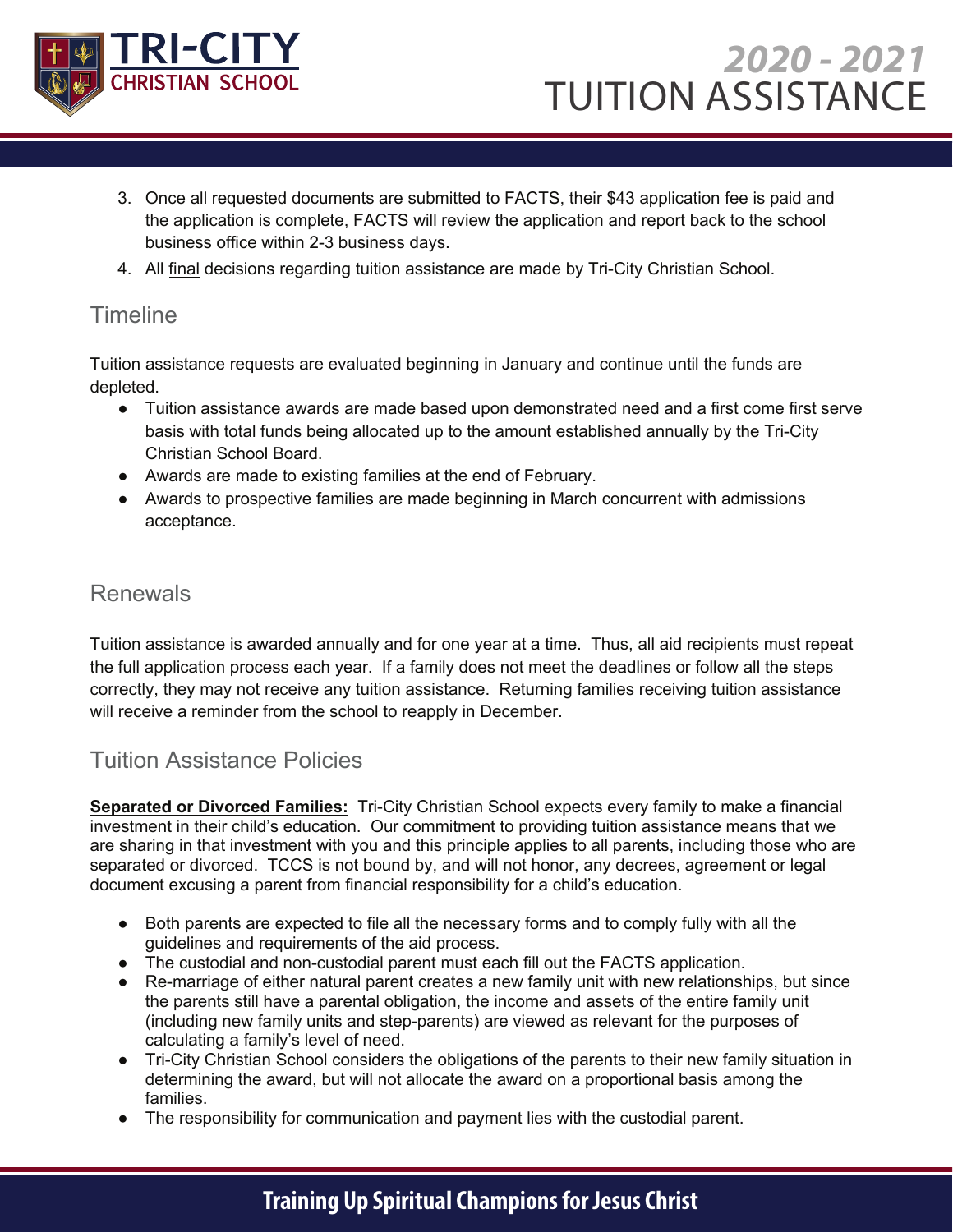

Timeline

# $\frac{1 \text{ RI} - \text{CI} \text{ I Y}}{\text{CUBSTAN SCUOO}}$  2020 - 2021 TUITION ASSISTANCE

# FREQUENTLY ASKED QUESTIONS THE funds are evaluated by  $\sim$

Should every new or returning TCCS family submit an application for tuition assistance? No. Only families who feel that they are not able to pay full tuition should submit an application.

● Awards to prospective families are made beginning in March concurrent with admissions

## Do I need to apply for tuition assistance every year? Yes. A new application must be submitted every year.

If I do not qualify for the program this year, can I apply again next year? Yes. A family that does not qualify is welcome to reapply the following year.

**Do returning students receive priority over new students when applying for tuition assistance?** Yes. Returning TCCS students who submit an application by the published deadline will the full application process each year. If a family does not meet the steps of the steps of the steps of the steps of the steps of the steps of the steps of the steps of the steps of the steps of the steps of the steps of

## Do I need to apply for admission separately from applying for tuition assistance?

Yes. The admission and tuition assistance processes are distinct and separate.

#### **Will applying for tuition assistance hurt my student's chance of being admitted to the school?** <u>.</u><br>Tuitistance Policies Assistance Policies Assistance .

No. Admission applications and tuition assistance applications are evaluated separately, and an **Admilties:** Tri application for tuition assistance has no bearing on the admission process.

#### What kind of economic situation is typical of a family who qualifies for tuition assistance?

A wide range of families with a variety of circumstances qualify for the program, from those who are able to pay close to full tuition to those who are able to contribute minimally. Many factors are evaluated, including income, assets, unusual expenses, and the size of the family many future. gui, moluumiy moomo, assoto, unusuul cxponsos

#### **Are some families awarded full tuition?** ● The custodial and non-custodial parent must each fill out the FAST application. some families awarded full tuition?

No. Every family is required to make a financial investment in their child's education. Our commitment to providing tuition assistance means that we are sharing in that investment with you. No family will receive more than a 90% award on tuition.

#### Are all admitted students offered tuition assistance if the family qualifies? auiiliue<br>..

No. Tuition assistance awards are made on a first come first serve basis with total funds limited to the allocated amount established annually by the Tri-City Christian School Board.

#### **Who should I contact with questions about tuition assistance?**

You may contact our Business Office at <u>tccscommunication@tccs.org</u> or 760-630-8227.

Tri-City Christian School admits students of any race, color, nationality, or ethnic origin to all rights, privileges, programs, and activities that the

school provides students. In addition, TCCS does not discriminate on the basis of race, color, nationality, or ethnic origin in the administration of its educational policies, tuition assistance program, extra-curricular activities, athletics and other school programs.

# **Training Up Spiritual Champions for Jesus Christ**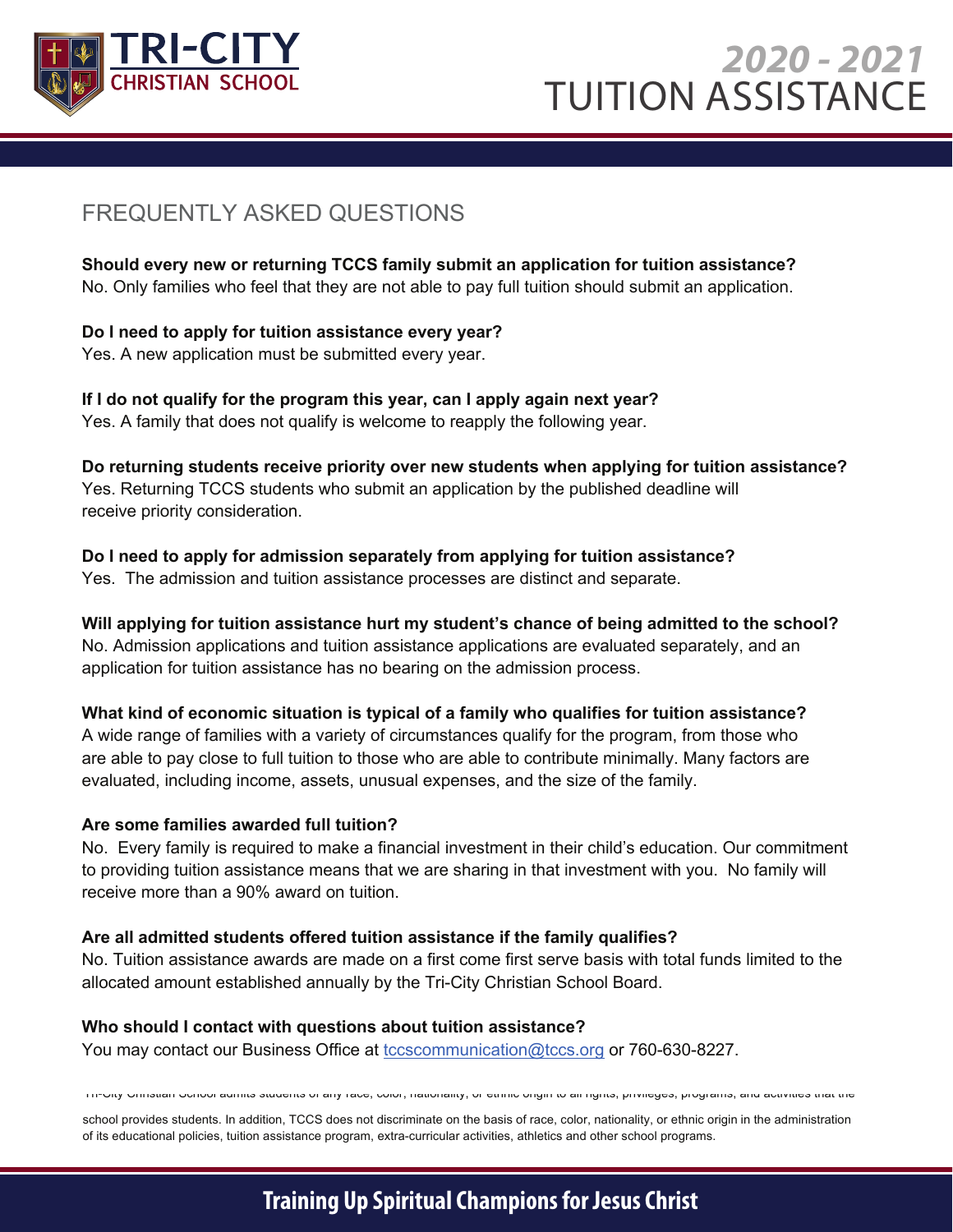

# TUITION & PAYMENT OPTIONS *2020 - 2021*

# Tuition and Payment Options

2018-2019 Tuition and Fees

|                                                 | <b>Total Annual</b><br><b>Tuition</b> | <b>Tuition</b><br><b>Deposit</b> | <b>Annual Payment</b><br>(\$200 Discount) | <b>Monthly Payments</b><br>$(11$ months) |
|-------------------------------------------------|---------------------------------------|----------------------------------|-------------------------------------------|------------------------------------------|
| <b>Elementary</b><br>Kindergarten<br>Grades 1-6 | \$9,888<br>\$10,188                   | \$824<br>\$849                   | \$8,864<br>\$9,139                        | \$824<br>\$849                           |
| <b>Junior High</b><br>Grades 7-8                | \$12,156                              | \$1,013                          | \$10,993                                  | \$1,013                                  |
| <b>High School</b><br>Grades 9-10               | \$13,128                              | \$1,094                          | \$11,834                                  | \$1,094                                  |

Sibling discounts are available for families that have multiple children attending Tri-City Christian School. Please see our detailed 2020-2021 Tuition and Fee Schedule for the multi-child rates.

# 2020/21 Tuition Deposit

A non-refundable Tuition Deposit, equal to 1/12th of the annual tuition, is due per student at the time of enrollment or by February 1 for returning students. This deposit will be applied to the annual tuition.

Elementary-Kindergarten - \$824 Elementary-Grades 1-6 - \$891 Junior High - \$1,063 High School - \$1,149

# Tuition Payment Options

Tuition payments may be made annually or monthly.

- Annual Payments: Due July 1. \$200 discount per student applies.
- Monthly Payments: Begin July 1. 11 Monthly Payments from July 1 through June 1 with no regular monthly tuition payment in February.
- 2020/21 Tuition Deposit: Paid on February 1. February is set aside for all current families to pay their tuition deposit for the upcoming school year.

#### Included in Tuition

Textbooks and student admission to regular season athletic home games.

### Additional Fees and Expenses:

Additional costs vary by student choice. Itemized below are common fees and expenses. For a complete list of fees and expenses, please see our 2019-20 Tuition and Fee Schedule.

- Uniforms: \$250-500 (Purchase directly from Lands' End)
- Field Trips: \$10 and up (varies by grade and destination)